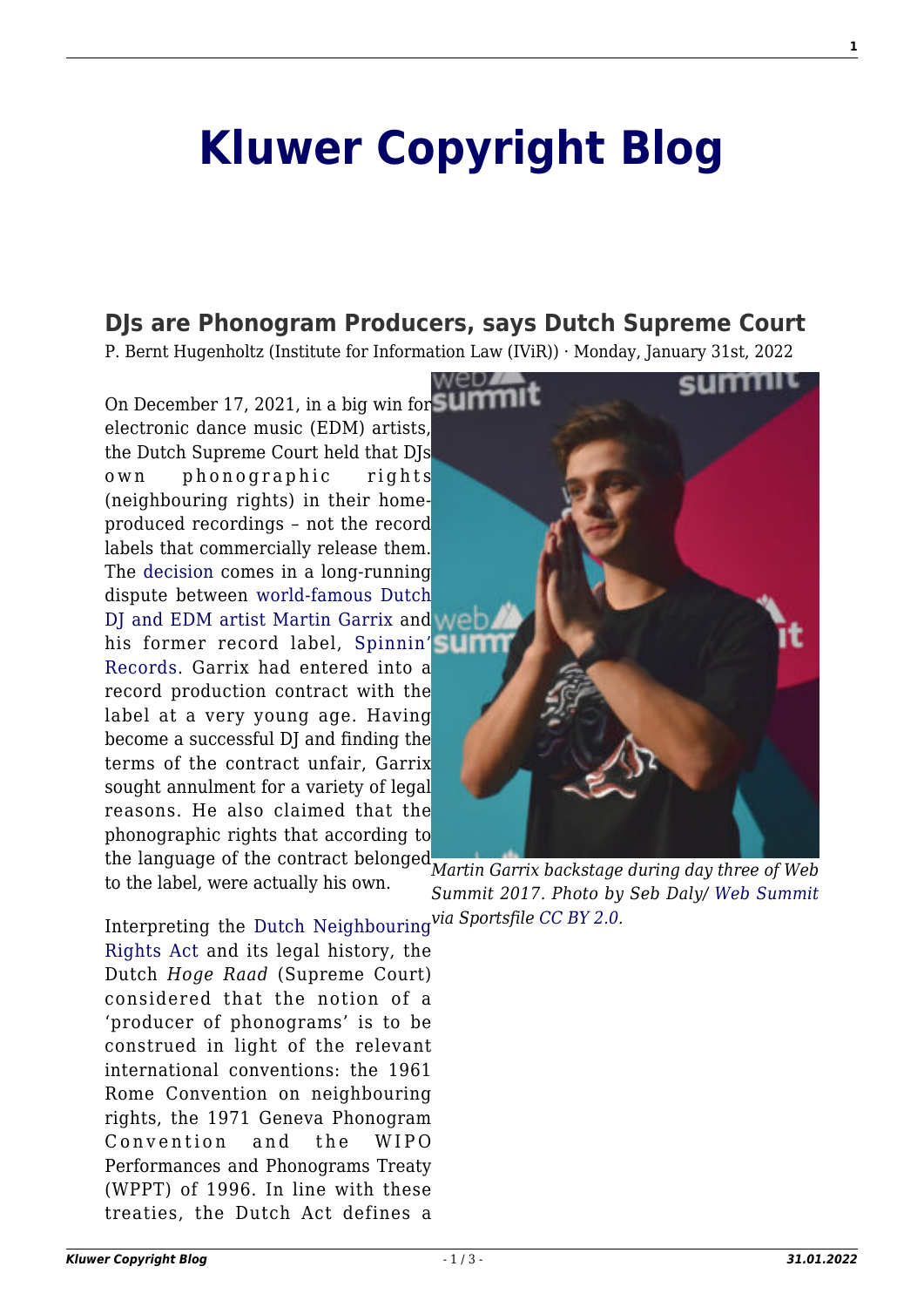phonogram producer as "the natural or legal person who manufactures a phonogram for the first time or who has it manufactured". According to the Dutch Supreme Court, the act of manufacturing (fixation) is essential to this definition. Accordingly, "that term should be interpreted as meaning that the person who organises the first recording and has the financial responsibility for it is the phonogram producer." Consequently, the Supreme Court upheld the decision of the Arnhem Court of Appeal, which had found that Garrix qualified as phonogram producer because the recording was done by Garrix in his home studio using his own equipment. The fact that the tracks recorded by Garrix were slightly modified at the label's suggestion prior to their commercial release, did not make a difference.

The Garrix decision contradicts the view – widely held in the music industry – that record labels automatically qualify as phonogram producers of the recordings they first release. As the case clarifies, the legal notion of 'phonogram producer' is not to be confused with the practical notion of 'record company'. Only the person or entity that both takes the initiative and bears the responsibility for a first recording will qualify as 'phonogram producer' and will be legally protected as such. Merely bearing the financial risks of record production, marketing and distribution is not enough.

Typically, electronic dance music is produced and edited by artists using their own equipment, and at their own initiative. Therefore, as the Garrix ruling illustrates, DJ's will normally qualify as first owners of the neighbouring rights in the recordings they produce, regardless of their release on a record label. Moreover, EDM artists will additionally enjoy neighbouring rights protection as performing artists.

But the Garrix decision is likely to have an impact in other sectors of the music industry as well. With the proliferation of affordable high-quality audio recording and editing equipment, musicians in many genres are nowadays recording their performances at home rather than in professional recording studios provided by the record labels. In such cases, too, the artists will probably be deemed 'phonogram producers'.

*Disclosure: at the request of plaintiff Martin Garrix the author co-wrote a legal opinion on the issue discussed, which was introduced in court at an early stage of the proceedings.*